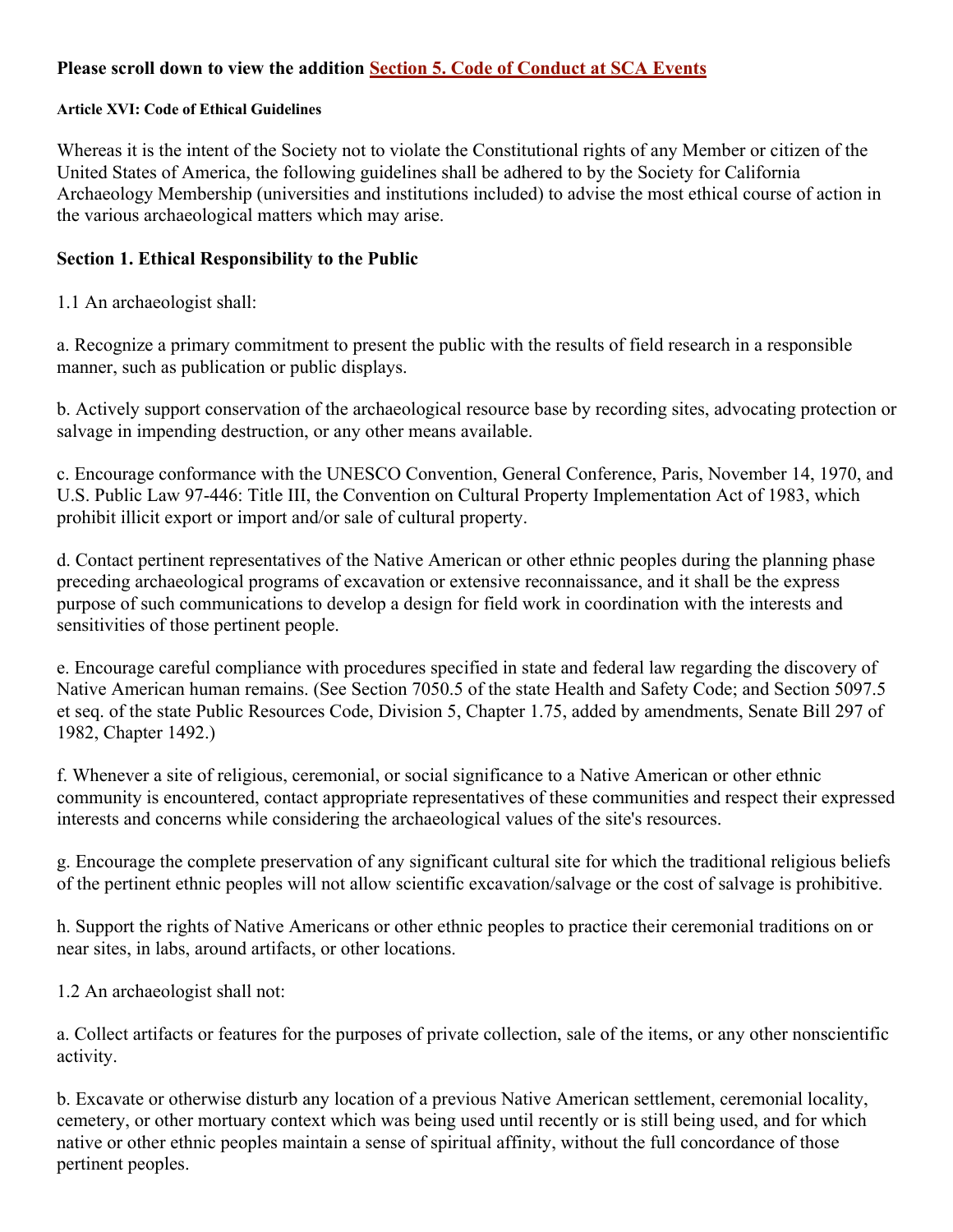c. Allow his or her name to be used in the support of illegal or unethical activity.

d. Advocate unscientific destruction of cultural resources or testify in a public hearing to assist other individuals in a less than scientific destruction of said resources.

e. Advocate the destruction of identified or known sacred/religious sites of Native American or other ethnic peoples, merely because there are no observable or quantifiable artifacts or features.

f. Knowingly misrepresent oneself as "qualified" in matters for which there is a reasonable doubt of qualification and in which the existence of a cultural resource is at stake.

g. Knowingly desecrate, deface, or destroy a Native American or other ethnic people's sacred item or site.

### **Section 2. Ethical Responsibility to Colleagues**

2.1 An archaeologist shall:

a. Give adequate credit to colleagues in personal communications, known field research, and unpublished manuscripts when writing publications or reports intended for public review.

b. Make every reasonable attempt to communicate and cooperate with all archaeologists working in the same field area.

c. Review a representative sample of published and available archived manuscripts (from Regional Information Centers) and collections when conducting surveys or excavations.

d. Make every reasonable attempt to read current literature on techniques and research designs prior to conducting field work so that as many as possible research designs of colleagues may benefit from the data recovery.

e. Know and comply with all federal, state, and local ordinances applicable to the data base.

2.2 An archaeologist shall not:

a. Publish a colleague's active research without written permission, the death of that colleague, or documentation that five years have elapsed since field recovery.

b. Enter into known or defined research areas with the intent of recovering cultural collections without attempting advanced consultation with colleagues already working there. That consultation should include sharing the proposed research design.

c. Accuse a colleague of unethical or illegal conduct without adequate documentation.

d. Institutionally record a cultural resource found by a colleague without citing the original or principal discoverer.

e. Commit oral or written plagiarism.

f. Refuse reasonable requests from a colleague to share data, as long as there is an arrangement for full citation.

g. Be party to the subversion of legal procedures set forth for the preservation of the resource base.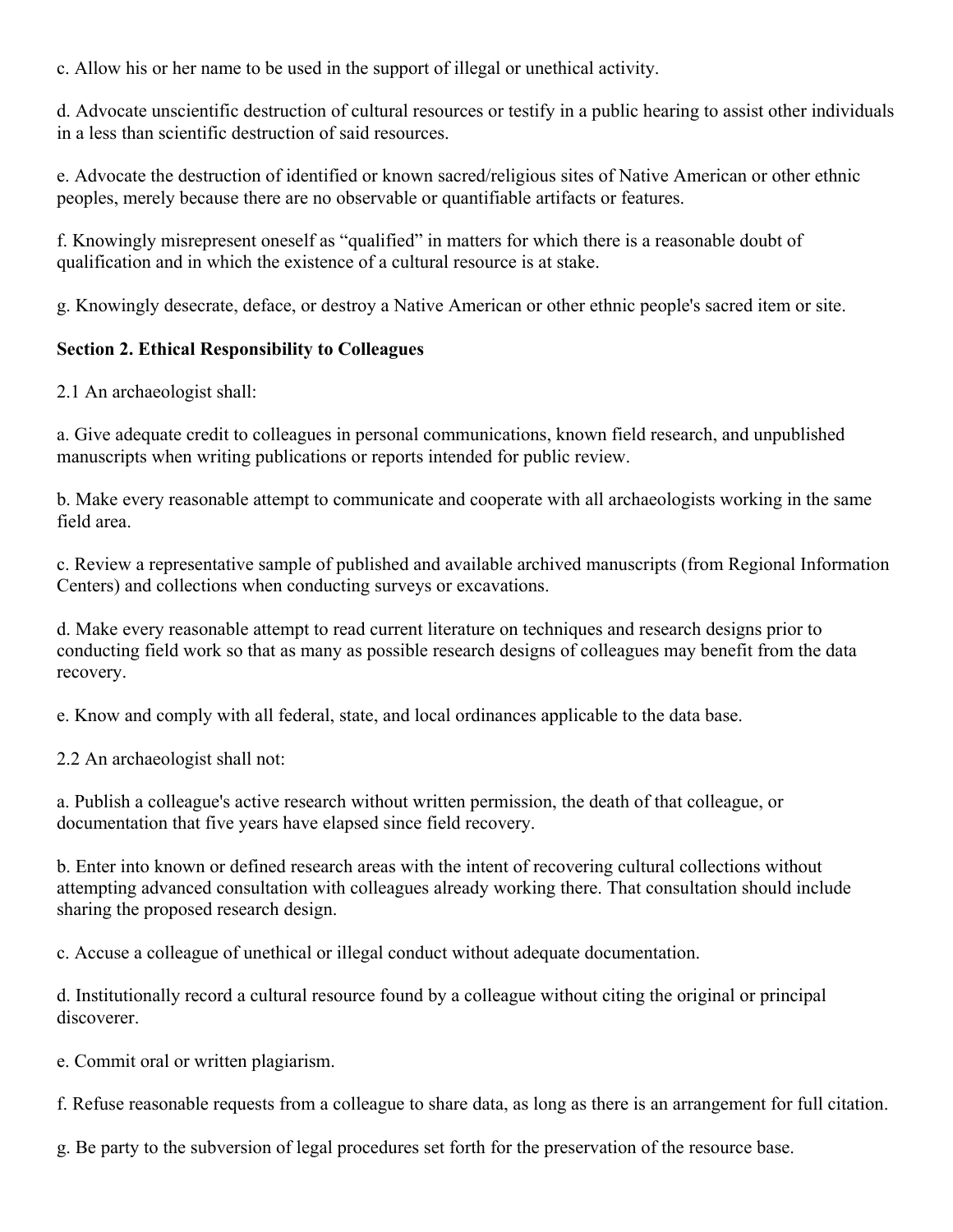## **Section 3. A Code of Scientific Ethics**

#### 3.1 An archaeologist shall:

a. File copies of all site survey records and EIR/EIS survey reports, evaluation/testing reports, and excavation reports at the appropriate California Archaeological Inventory Regional Information Center within 30 days upon completion of the project.

b. Prepare a research design orienting a scientific data recovery strategy to attempt to solve valid archaeological problems in all field research which disturbs the original context of cultural resources.

c. Make arrangements prior to field investigations for curation of all field notes, photographs, maps, graphs, recovered artifacts, features, ecofacts, soil samples, and other data. This arrangement should include future availability by colleagues and the public.

d. Attempt to involve pertinent Native American and other ethnic cultural centers (and museums) in the educational analysis, display, and long-term care of scientific collections.

e. Make arrangements for security at all open excavation sites where vandalism is possible.

f. Obtain all necessary permits and permission from landowners prior to conducting field work.

g. Integrate as many research problems as possible into salvage operations to insure future utility of the recovered data.

h. Make all possible efforts to maintain detailed provenience records and narratives of field work and data collection and analysis so that future archaeologists may reconstruct the chain of logic in connection with their own data collection and analysis.

i. Contact all known archaeologists conducting active research within the regional boundaries of an agencyrequired environmental study and consider their opinions when evaluating the "significance" of sites. Also, make a reasonable attempt to integrate their data needs into survey and excavation designs in that region.

j. With the exception of emergency situations, avoid the destruction/sacrifice of upper midden strata to expedite the examination of lower levels. However, this caution is not valid if the upper levels have been adequately sampled.

k. Prepare a summary site report on all excavations within five years of completion of field work.

3.2 An archaeologist shall not:

a. Encourage unscientific recovery of cultural remains.

b. Carry out collection or excavation of cultural resources without a research design or solely for the purpose of teaching field techniques.

c. Sign or enter into a contract which prohibits recording of sites at Regional Information Centers, filing of reports at public institutions, or sharing of data among colleagues.

d. Publish or make available to the public the precise locations of cultural sites where there is a reasonable potential for vandalism of the sites to occur as a result of that action.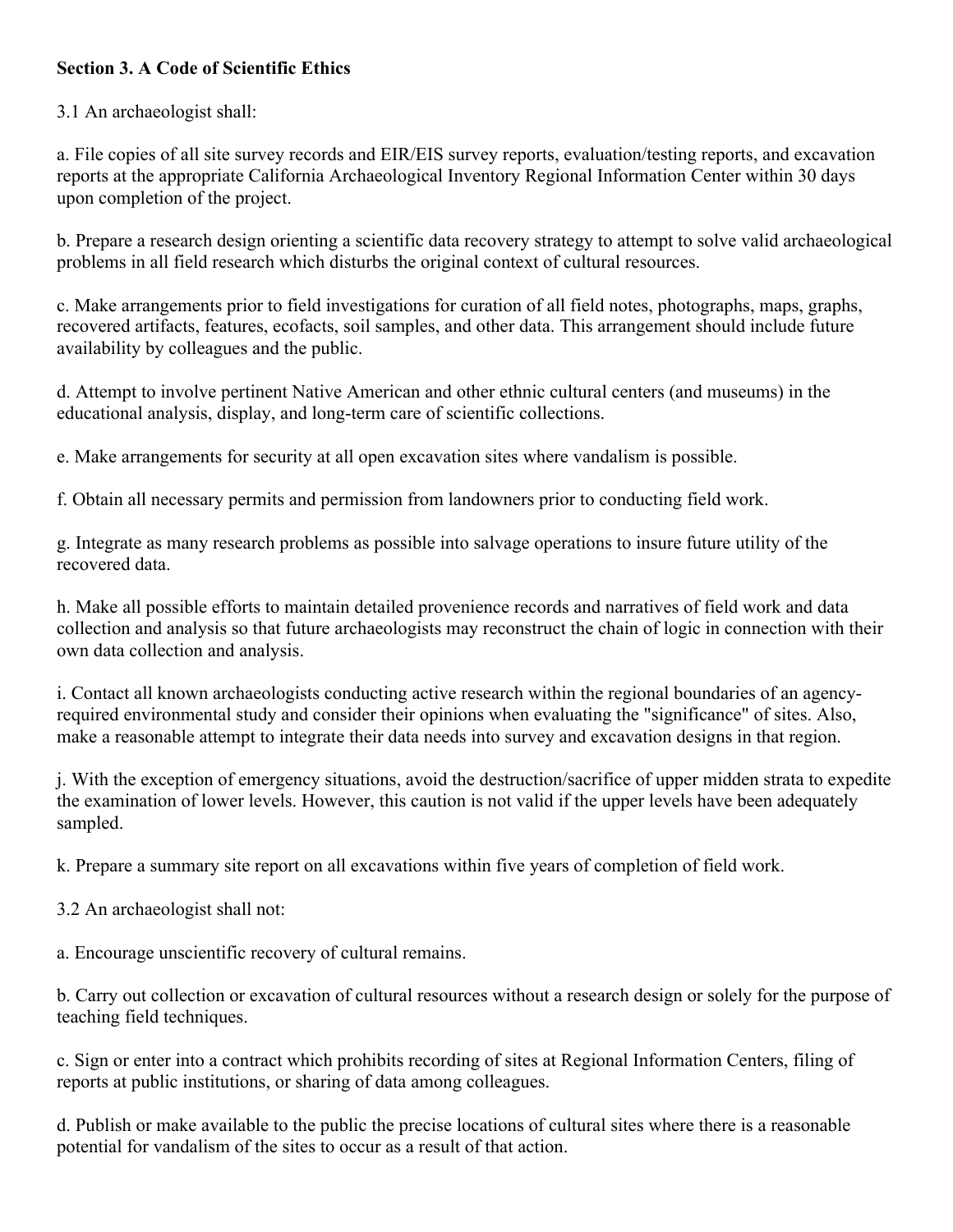# **Section 4. A Code of Ethical and Professional Standards**

4.1 An archaeologist shall:

a. Make every possible effort to avoid relationships or actions which could legitimately be interpreted as conflict of interest.

b. Avoid at all times possible bias in objective assessment of "site significance" or the "adequacy" of a report from friends, employers/employees, instructors, or business clients.

c. Avoid the appearance of discrediting the work of a colleague for personal gain, such as money, political benefit, or even vengeance.

d. Make full informational citation of all sources used in written reports. This shall include listing of personnel.

4.2 An archaeologist shall not:

a. Fraudulently encourage agencies or firms to conduct archaeological surveys or tests on properties where it is confidently known that there is/are no cultural resources.

b. Accept a contract to perform archaeological investigation in any situation where personal security might bias conclusions.

c. Publish sensitive data on Native American peoples or other ethnic groups without their advice on the matter.

d. Assist anyone in locating cultural sites when it is known that the sponsors intend to destroy the sites to avoid scientific salvage or the preservation efforts of some other group.

e. Interfere with (or join into) a legal/contractual dispute over the "adequacy" of a study/report or "significance" of resources without first conferring with the colleague who was the primary consultant and informing that person of his or her intent to enter into the matter.

## **Section 5. Code of Conduct at SCA Events**

The following behaviors are prohibited at the SCA Annual Meeting and SCA events:

- Harassment of any kind, including sexual harassment, sexual assault, and coercion
- Physical or verbal abuse, including bullying
- Unwelcome comments and/or exclusionary behaviors related to an individual's age, sex, gender identity and expression, perceived sexual identity, appearance or body size, military status, ethnicity, individual lifestyle, marital status, sexual orientation, physical or cognitive abilities, political affiliation, race, religion, or nationality
- Intimidation, stalking, or following

SCA strictly prohibits retaliation to ensure that SCA event participants feel comfortable coming forward with their concerns without fear of reprisal.

#### Retaliation is when someone penalizes another person for:

• Reporting, or expressing an intent to report, what the person believes in good faith to be assault, harassment, or any conduct prohibited by the SCA as stated herein